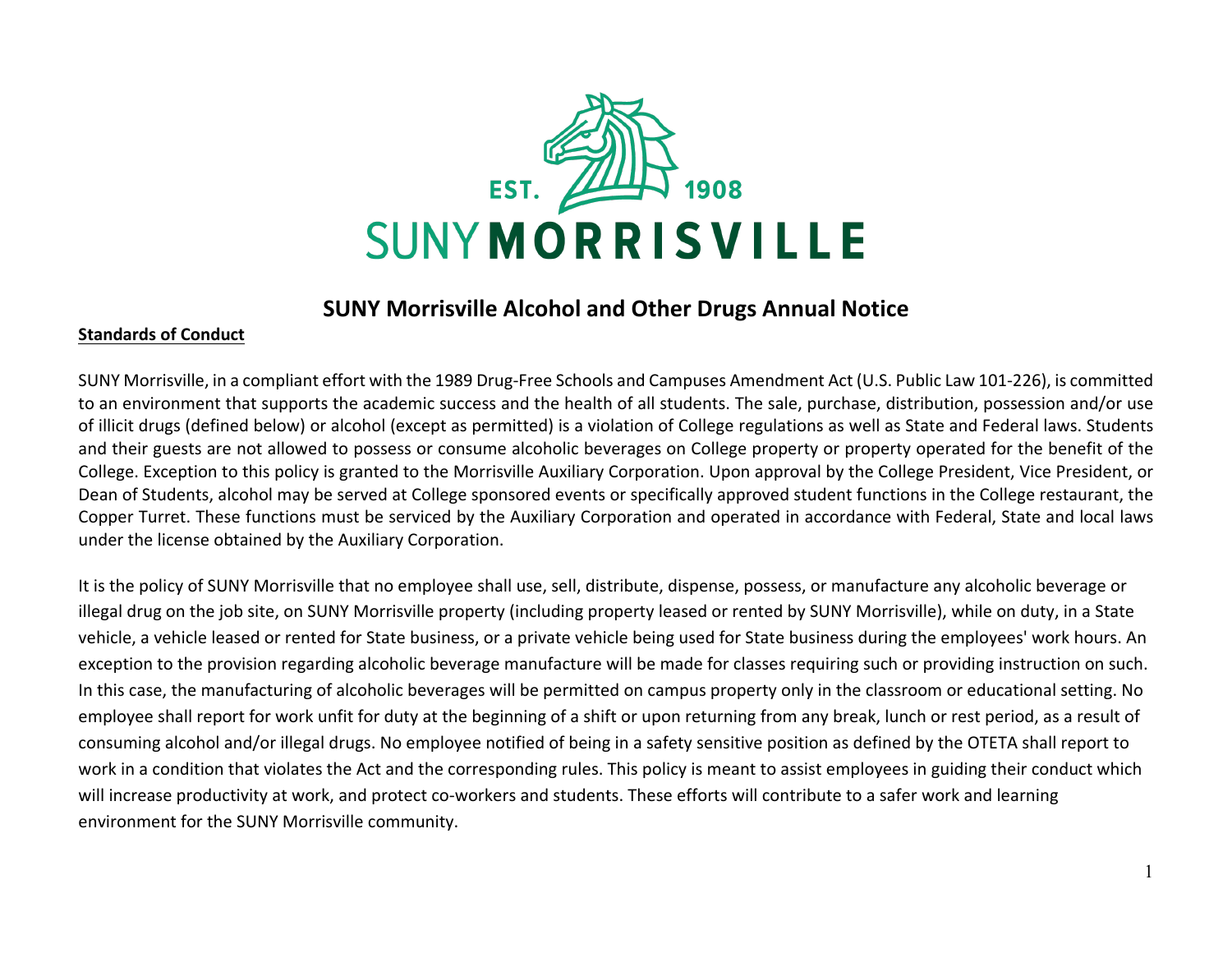It is the policy of Morrisville Auxiliary Corporation (MAC) to provide our employees and customers with a safe and productive workplace which is free of alcohol and drug abuse. MAC feels strongly that alcohol and drug abuse in the workplace can undermine individual performance, the security of other employees, and the company business. The establishment of a Drug-Free Workplace Policy is consistent with MAC's desired culture and is in the best interest of MAC. For these reasons MAC is implementing a Drug-Free Workplace Program which applies to all employees as well as applicants for employment with MAC. Our policy formally states that the abuse of alcohol and/or illegal use of drugs by any of our employees while on MAC or College premises or on company business will not be tolerated.

#### **Legal Sanctions**

*1. NYS Alcoholic Beverage Control (ABC) Law: Article 5 – Special Provisions Relating to Liquor and NYS Vehicle and Traffic (VAT) Law: Article 31 – Alcohol & Drug-related Offenses & Procedures (from New York State Legislature web site: [http://public.leginfo.state.ny.us/menugetf.cgi?COMMONQUERY=LAWS\)](http://public.leginfo.state.ny.us/menugetf.cgi?COMMONQUERY=LAWS)* 

| <b>NYS ABC Law</b><br><b>Special Provisions</b><br><b>Relating to Liquor</b>                                                                   | <b>Specifics</b>                                                                                                                                                                                                                                                                                           | <b>Sentence</b>                                                                                                                                                                                                                                                                                                                                                                                                                                                                                                                                                                                                                                                                                                                                                                                                                                                                                                                                                                                                                                                                                                                                                                 |
|------------------------------------------------------------------------------------------------------------------------------------------------|------------------------------------------------------------------------------------------------------------------------------------------------------------------------------------------------------------------------------------------------------------------------------------------------------------|---------------------------------------------------------------------------------------------------------------------------------------------------------------------------------------------------------------------------------------------------------------------------------------------------------------------------------------------------------------------------------------------------------------------------------------------------------------------------------------------------------------------------------------------------------------------------------------------------------------------------------------------------------------------------------------------------------------------------------------------------------------------------------------------------------------------------------------------------------------------------------------------------------------------------------------------------------------------------------------------------------------------------------------------------------------------------------------------------------------------------------------------------------------------------------|
| § 65-a. Procuring<br>alcoholic beverages for<br>persons under the age of<br>21 years                                                           | Any person who misrepresents the age of a<br>person under the age of 21 years for inducing the<br>sale of any alcoholic beverage, as defined in the<br>alcoholic beverage control law, to such person.                                                                                                     | A fine of not more than \$200, or imprisonment up to five days, or both.                                                                                                                                                                                                                                                                                                                                                                                                                                                                                                                                                                                                                                                                                                                                                                                                                                                                                                                                                                                                                                                                                                        |
| § 65-b. Offense for one<br>under age of 21years to<br>purchase or attempt to<br>purchase an alcoholic<br>beverage through<br>fraudulent means. | No person under the age of 21 years shall<br>present or offer to any licensee, or to the agent<br>or employee of such licensee, any written<br>evidence of age, which is false, fraudulent, or not<br>actually his own, for the purpose of purchasing or<br>attempting to purchase any alcoholic beverage. | 1 <sup>st</sup> violation: a fine of not more than \$100 and/or up to 30 hours of community<br>service. Also may order completion of an alcohol awareness program.<br>2 <sup>nd</sup> violation: a fine of \$50 to \$350 and/or up to 60 hours of community service. Also<br>shall order completion of an alcohol awareness program if not previously completed.<br>3 <sup>rd</sup> and subsequent violations: a fine of \$50 to \$750 and/or up to 90 hours of<br>community service, shall order evaluation by an appropriate agency to determine<br>whether the person suffers from the disease of alcoholism or alcohol abuse. Payment<br>for such evaluation shall be made by such person. If person elects to participate in<br>recommended treatment, the court shall order that payment of such fine and<br>community service be suspended pending the completion of such treatment.<br>In addition to these penalties, the court may suspend such person's license to drive a<br>motor vehicle and the privilege of an unlicensed person of obtaining such license: 1st<br>violation: a three month suspension; $2^{nd}$ violation: a six month suspension; $3^{rd}$ or |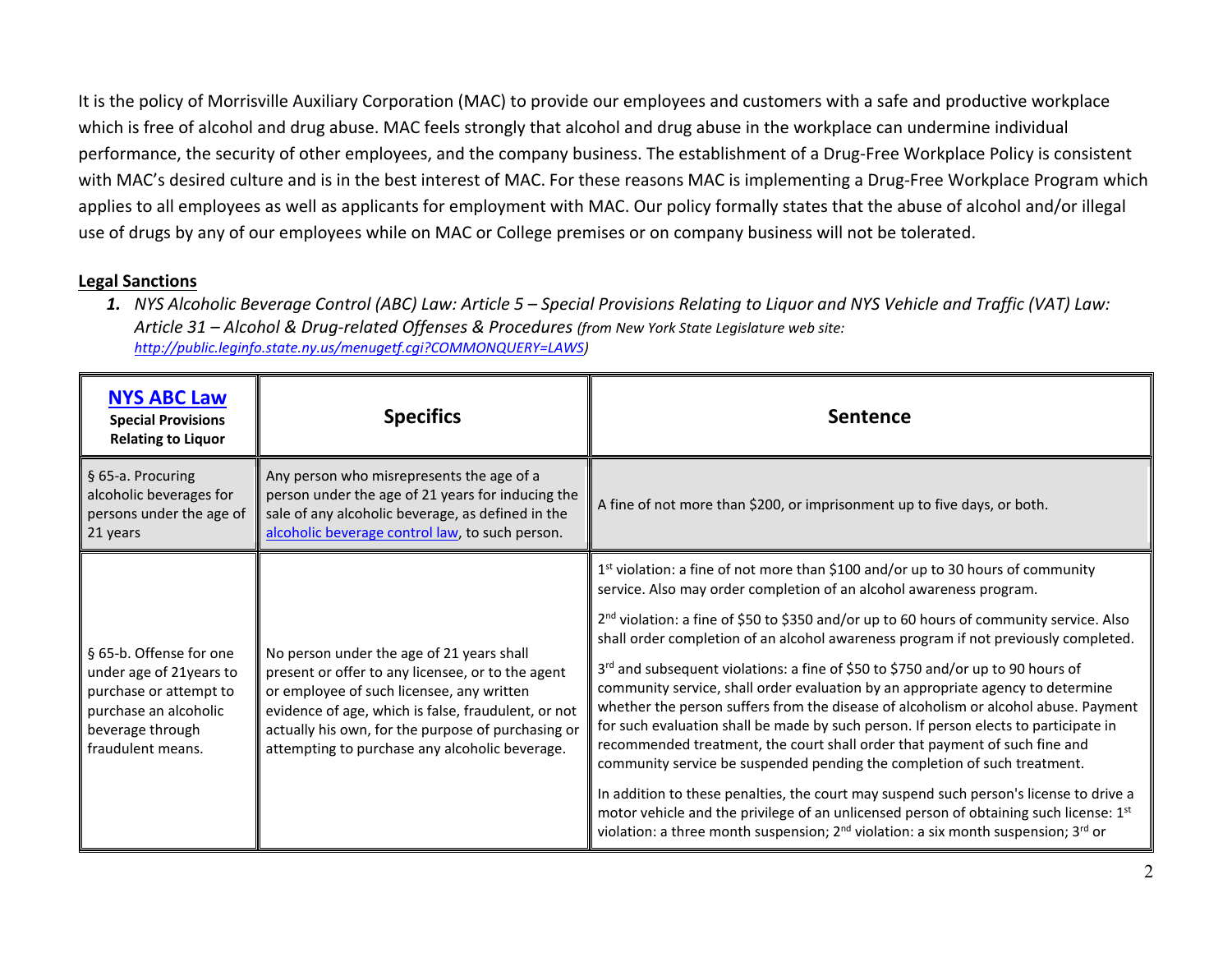| <b>NYS ABC Law</b><br><b>Special Provisions</b><br><b>Relating to Liquor</b>                                                         | <b>Specifics</b>                                                                                                         | <b>Sentence</b>                                                                                                            |
|--------------------------------------------------------------------------------------------------------------------------------------|--------------------------------------------------------------------------------------------------------------------------|----------------------------------------------------------------------------------------------------------------------------|
|                                                                                                                                      |                                                                                                                          | subsequent violation: a one year suspension or until the holder reaches the age of 21,<br>whichever is the greater period. |
| § 65-c. Unlawful<br>possession of an<br>alcoholic beverage with<br>the intent to consume by<br>persons under the age of<br>21 years. | No person under the age of 21 years shall<br>possess any alcoholic beverage with the intent to<br>consume such beverage. | A fine up to \$50 and/or completion of an alcohol awareness program and/or up to 30<br>hours of community service.         |

*2. NYS Penal Law: Article 221 - Offenses Involving Marihuana;* (from New York State Legislature web site: [http://public.leginfo.state.ny.us/menugetf.cgi?COMMONQUERY=LAWS\)](http://public.leginfo.state.ny.us/menugetf.cgi?COMMONQUERY=LAWS)

| <b>NYS Penal Law</b><br><b>Offenses Involving</b><br><b>Marihuana</b> | <b>Specifics</b>                                                                                                                                                                                                   | <b>Sentence</b>                                                                                                                                                                                                                                                                                                                           |
|-----------------------------------------------------------------------|--------------------------------------------------------------------------------------------------------------------------------------------------------------------------------------------------------------------|-------------------------------------------------------------------------------------------------------------------------------------------------------------------------------------------------------------------------------------------------------------------------------------------------------------------------------------------|
| § 221.05 Unlawful<br>possession of marihuana.                         | Knowingly and unlawfully possessing marihuana is a violation.                                                                                                                                                      | A fine of up to \$100.<br>A fine of up to \$200 if previously convicted of an offense<br>defined in § 220 or § 221, committed within the 3 years<br>immediately preceding such violation.<br>A fine of up to \$250 or imprisonment up to 15 days or both if<br>previously convicted of two such offenses committed during<br>such period. |
| § 221.10 Criminal<br>possession of marihuana<br>(5th degree).         | Knowingly and unlawfully possessing marihuana in a public place, as<br>defined in section 240.00 of this chapter, and such marihuana is burning<br>or open to public view; or one or more preparations, compounds, | <b>Class B misdemeanor:</b> imprisonment up to three months.                                                                                                                                                                                                                                                                              |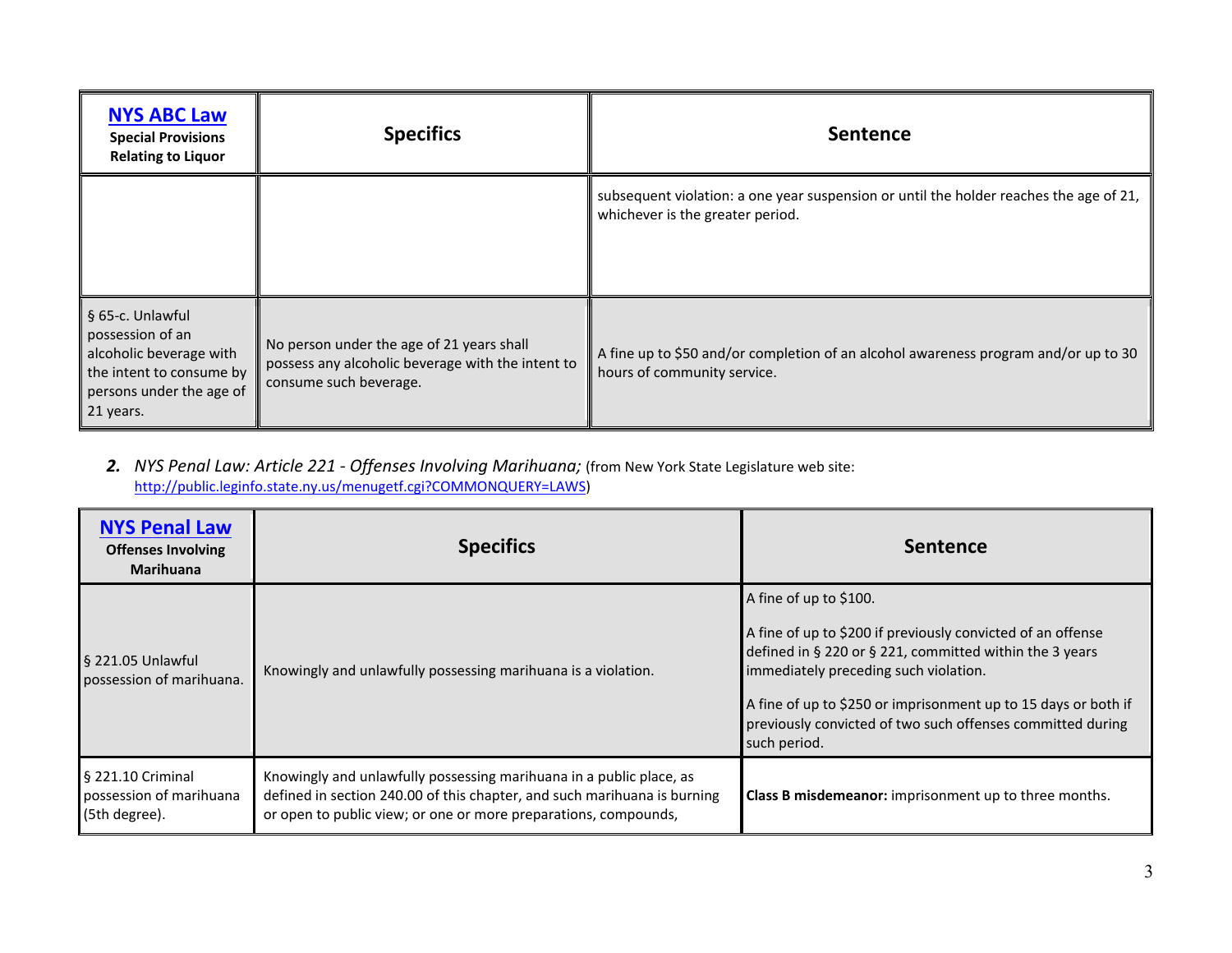| <b>NYS Penal Law</b><br><b>Offenses Involving</b><br><b>Marihuana</b> | <b>Specifics</b>                                                                                                                                                   | <b>Sentence</b>                                                                                                                                                                                                                                                                                                                                                         |
|-----------------------------------------------------------------------|--------------------------------------------------------------------------------------------------------------------------------------------------------------------|-------------------------------------------------------------------------------------------------------------------------------------------------------------------------------------------------------------------------------------------------------------------------------------------------------------------------------------------------------------------------|
|                                                                       | mixtures or substances containing marihuana (aggregate weight of more<br>than $25 g$ ).                                                                            |                                                                                                                                                                                                                                                                                                                                                                         |
| § 221.15 Criminal<br>possession of marihuana<br>(4th degree).         | Knowingly and unlawfully possessing one or more preparations,<br>compounds, mixtures or substances containing marihuana (aggregate<br>weight of more than 2 oz).   | Class A misdemeanor: imprisonment up to one year.                                                                                                                                                                                                                                                                                                                       |
| § 221.20 Criminal<br>possession of marihuana<br>(3rd degree).         | Knowingly and unlawfully possessing one or more preparations,<br>compounds, mixtures or substances containing marihuana (aggregate<br>weight of more than 8 oz).   | Class E felony: imprisonment 1 to 1 $\frac{1}{2}$ years (may be sentenced<br>to probation). For a 2 <sup>nd</sup> time offender: imprisonment for $1\%$<br>and 2 years (may be sentenced to parole supervision). For a 2 <sup>nd</sup><br>time offender previously convicted of a violent felony:<br>imprisonment 2 to 2 1/2 years.                                     |
| § 221.25 Criminal<br>possession of marihuana<br>(2nd degree).         | Knowingly and unlawfully possessing one or more preparations,<br>compounds, mixtures or substances containing marihuana (aggregate<br>weight of more than 16 oz).  | <b>Class D felony:</b> imprisonment for 1 to 2 $\frac{1}{2}$ years (may be<br>sentenced to probation). For a 2 <sup>nd</sup> time offender:<br>imprisonment for 1 % to 4 years (may be sentenced to parole<br>supervision). For a 2 <sup>nd</sup> time offender previously convicted of a<br>violent felony: imprisonment for 2 $\frac{1}{2}$ to 4 $\frac{1}{2}$ years. |
| § 221.30 Criminal<br>possession of marihuana<br>(1st degree).         | Knowingly and unlawfully possessing one or more preparations,<br>compounds, mixtures or substances containing marihuana (aggregate<br>weight of more than 10 lbs). | <b>Class C felony:</b> imprisonment for 1 to 5 $\frac{1}{2}$ years (may be<br>sentenced to probation). For a 2 <sup>nd</sup> time offender:<br>imprisonment for 2 to 8 years (may be sentenced to parole<br>supervision). For a 2 <sup>nd</sup> time offender previously convicted of a<br>violent felony imprisonment for 3 1/2 to 9 years.                            |
|                                                                       | (aggregate weight of 2 g or less); or one cigarette containing marihuana.                                                                                          |                                                                                                                                                                                                                                                                                                                                                                         |
| § 221.40 Criminal sale of<br>marihuana (4th degree).                  | Knowingly and unlawfully selling marihuana, except as provided in<br>§221.35.                                                                                      | Class A misdemeanor: imprisonment up to one year.                                                                                                                                                                                                                                                                                                                       |
| § 221.45 Criminal sale of<br>marihuana (3rd degree).                  | Knowingly and unlawfully selling one or more preparations, compounds,<br>mixtures or substances containing marihuana (aggregate weight of more<br>than $25 g$ ).   | Class E felony: imprisonment 1 to $1\frac{1}{2}$ years (may be sentenced<br>to probation). For a 2 <sup>nd</sup> time offender: imprisonment for 1 $\frac{1}{2}$<br>and 2 years (may be sentenced to parole supervision). For a 2 <sup>nd</sup><br>time offender previously convicted of a violent felony:<br>imprisonment 2 to 2 1/2 years.                            |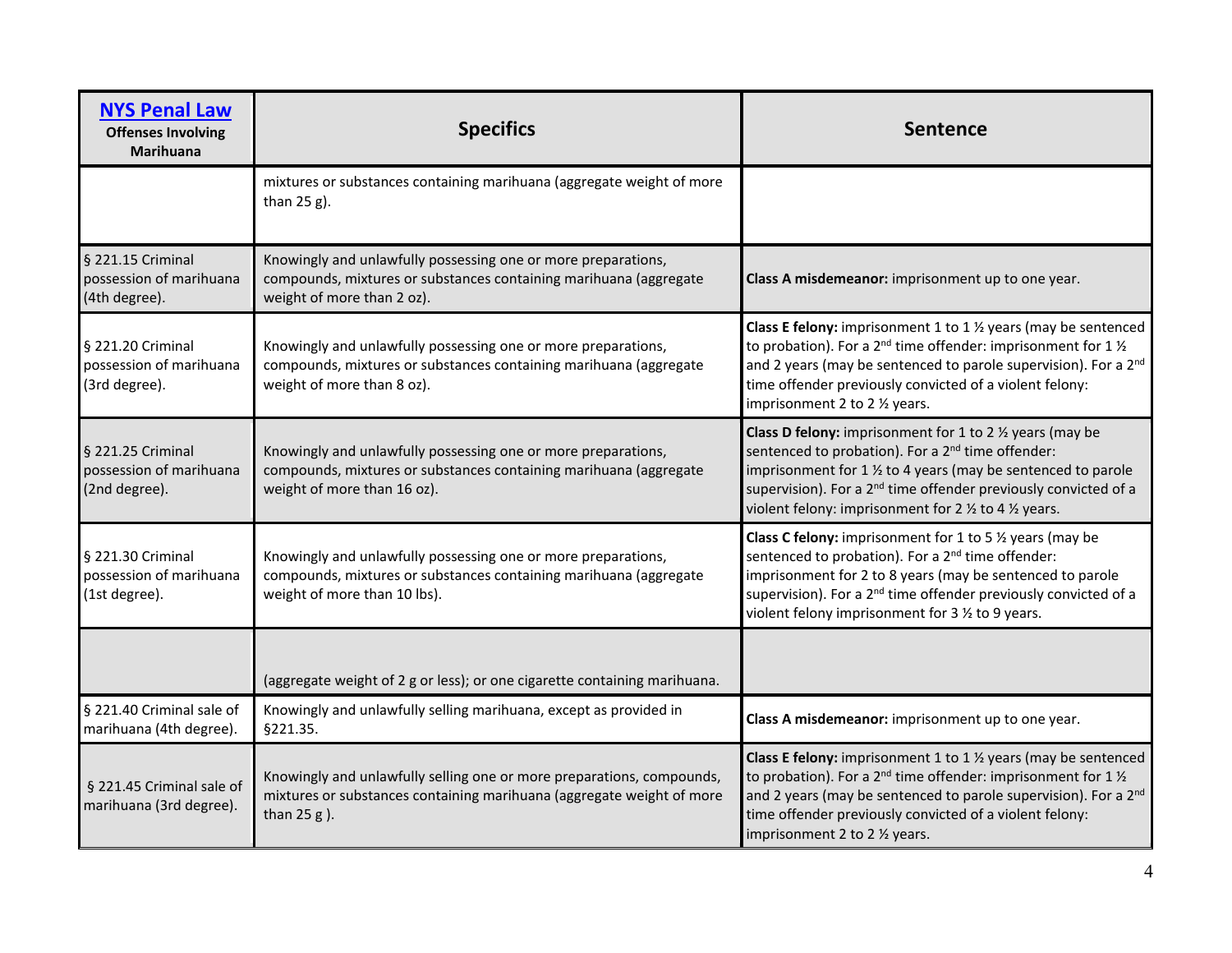| <b>NYS Penal Law</b><br><b>Offenses Involving</b><br><b>Marihuana</b> | <b>Specifics</b>                                                                                                                                                                                                                                                                                                             | <b>Sentence</b>                                                                                                                                                                                                                                                                                                                                            |
|-----------------------------------------------------------------------|------------------------------------------------------------------------------------------------------------------------------------------------------------------------------------------------------------------------------------------------------------------------------------------------------------------------------|------------------------------------------------------------------------------------------------------------------------------------------------------------------------------------------------------------------------------------------------------------------------------------------------------------------------------------------------------------|
| § 221.50 Criminal sale of<br>marihuana (2nd degree).                  | Knowingly and unlawfully selling one or more preparations, compounds,<br>mixtures or substances containing marihuana (aggregate weight of more<br>than 4 oz, or knowingly and unlawfully sells one or more preparations,<br>compounds, mixtures or substances containing marihuana to a person less<br>than 18 years of age. | <b>Class D felony:</b> imprisonment for 1 to 2 $\frac{1}{2}$ years (may be<br>sentenced to probation). For a 2 <sup>nd</sup> time offender:<br>imprisonment for 1 % to 4 years (may be sentenced to parole<br>supervision). For a 2 <sup>nd</sup> time offender previously convicted of a<br>violent felony: imprisonment for 2 1/2 to 4 1/2 years.        |
| § 221.55 Criminal sale of<br>marihuana (1st degree).                  | Knowingly and unlawfully sells one or more preparations, compounds,<br>mixtures or substances containing (aggregate weight of more than 16 oz).                                                                                                                                                                              | <b>Class C felony:</b> imprisonment for 1 to 5 <sup>1</sup> / <sub>2</sub> years (may be<br>sentenced to probation). For a 2 <sup>nd</sup> time offender:<br>imprisonment for 2 to 8 years (may be sentenced to parole<br>supervision). For a 2 <sup>nd</sup> time offender previously convicted of a<br>violent felony imprisonment for 3 1/2 to 9 years. |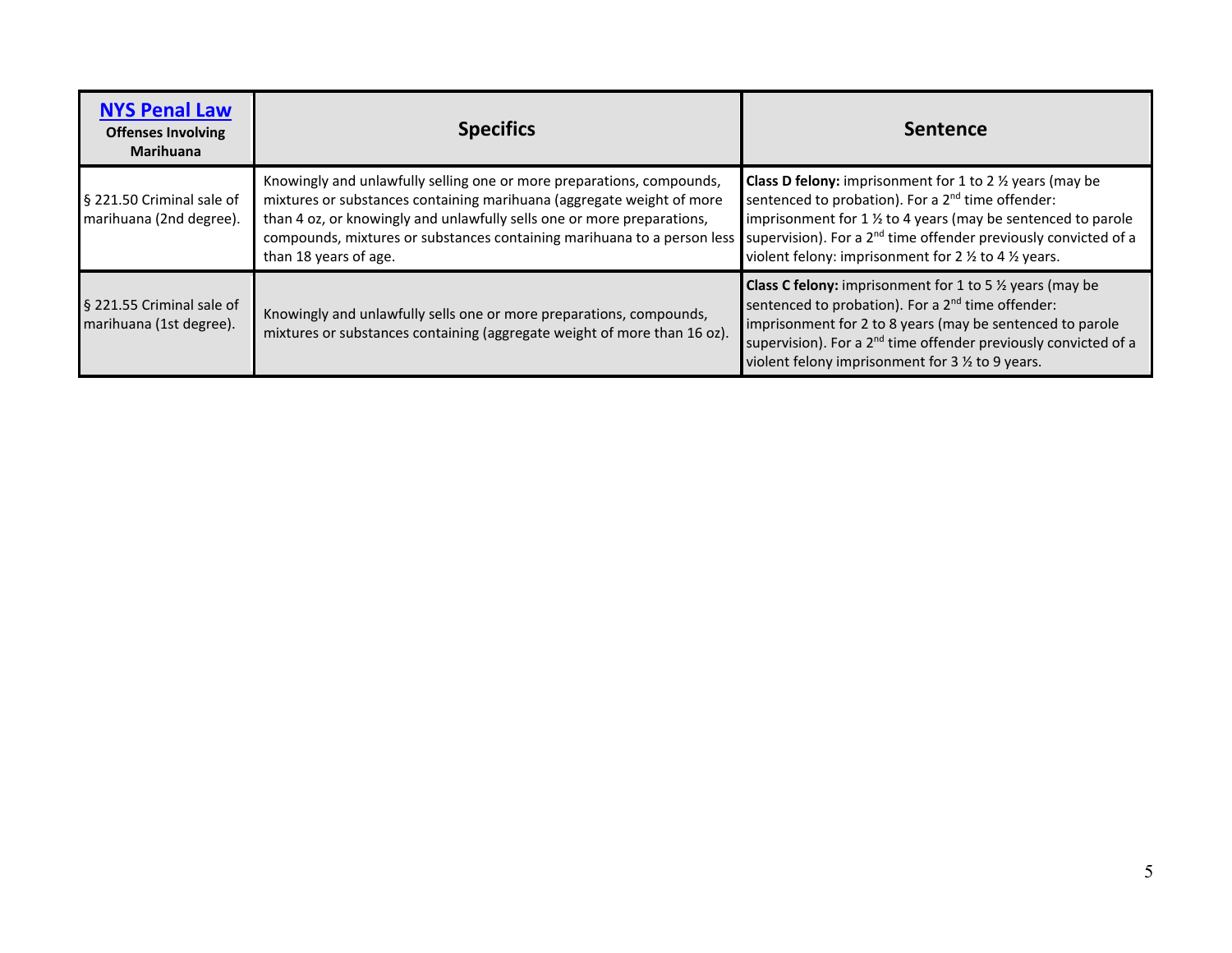**3.** *Summary of Federal Drug Law* (available at [http://www.dea.gov/druginfo/ftp\\_chart1.pdf\)](http://www.dea.gov/druginfo/ftp_chart1.pdf)

| Federal Trafficking Penalties for Schedules I, II, III, IV, and V (except Marijuana) |                                                |                                                         |                                                                                                                 |                                                                                                                  |  |
|--------------------------------------------------------------------------------------|------------------------------------------------|---------------------------------------------------------|-----------------------------------------------------------------------------------------------------------------|------------------------------------------------------------------------------------------------------------------|--|
| <b>Schedule</b>                                                                      | <b>Substance/Quantity</b>                      | Penalty                                                 | <b>Substance/Quantity</b>                                                                                       | Penalty                                                                                                          |  |
| $\mathbf{II}$                                                                        | Cocaine                                        | <b>First Offense:</b>                                   | Cocaine                                                                                                         | <b>First Offense:</b>                                                                                            |  |
|                                                                                      | 500-4999 grams mixture                         | Not less than 5 yrs. and                                | 5 kilograms or more                                                                                             | Not less than 10 yrs. and not more than life. If death or                                                        |  |
|                                                                                      |                                                | not more than 40 yrs. If                                | mixture                                                                                                         | serious bodily injury, not less than 20 yrs. or more than life.                                                  |  |
| Ш                                                                                    | <b>Cocaine Base</b>                            | death or serious bodily                                 | <b>Cocaine Base</b>                                                                                             | Fine of not more than \$10 million if an individual, \$50 million                                                |  |
|                                                                                      | 28-279 grams mixture                           | injury, not less than 20                                | 280 grams or more                                                                                               | if not an individual.                                                                                            |  |
|                                                                                      |                                                | yrs. or more than life. Fine                            | mixture                                                                                                         | <b>Second Offense:</b>                                                                                           |  |
| IV                                                                                   | Fentanyl                                       | of not more than \$5                                    | Fentanyl                                                                                                        | Not less than 20 yrs, and not more than life. If death or                                                        |  |
|                                                                                      | 40-399 grams mixture                           | million if an individual,                               | 400 grams or more                                                                                               | serious bodily injury, life imprisonment. Fine of not more                                                       |  |
|                                                                                      |                                                | \$25 million if not an                                  | mixture                                                                                                         | than \$20 million if an individual, \$75 million if not an                                                       |  |
|                                                                                      | Fentanyl Analogue                              | individual.                                             | Fentanyl Analogue                                                                                               | individual.                                                                                                      |  |
|                                                                                      | 10-99 grams mixture                            | <b>Second Offense:</b>                                  | 100 grams or more                                                                                               | 2 or More Prior Offenses:                                                                                        |  |
|                                                                                      |                                                | Not less than 10 yrs. and                               | mixture                                                                                                         | Life imprisonment. Fine of not more than \$20 million if an                                                      |  |
|                                                                                      | Heroin                                         | not more than life. If                                  | Heroin                                                                                                          | individual, \$75 million if not an individual.                                                                   |  |
|                                                                                      | 100-999 grams mixture                          | death or serious bodily                                 | 1 kilogram or more                                                                                              |                                                                                                                  |  |
|                                                                                      |                                                | injury, life imprisonment.<br>Fine of not more than \$8 | mixture                                                                                                         |                                                                                                                  |  |
|                                                                                      | <b>LSD</b>                                     | million if an individual,                               | <b>LSD</b>                                                                                                      |                                                                                                                  |  |
|                                                                                      | 1-9 grams mixture                              | \$50 million if not an                                  | 10 grams or more                                                                                                |                                                                                                                  |  |
|                                                                                      |                                                | individual.                                             | mixture                                                                                                         |                                                                                                                  |  |
| Ш                                                                                    | Methamphetamine                                |                                                         | Methamphetamine                                                                                                 |                                                                                                                  |  |
|                                                                                      | 5-49 grams pure or                             |                                                         | 50 grams or more pure                                                                                           |                                                                                                                  |  |
|                                                                                      | 50-499 grams mixture                           |                                                         | or 500 grams or more                                                                                            |                                                                                                                  |  |
| Ш                                                                                    | PCP                                            |                                                         | <b>PCP</b>                                                                                                      |                                                                                                                  |  |
|                                                                                      | 10-99 grams pure or                            |                                                         | 100 grams or more pure                                                                                          |                                                                                                                  |  |
|                                                                                      | 100-999 grams mixture                          |                                                         | or 1 kilogram or more                                                                                           |                                                                                                                  |  |
|                                                                                      |                                                |                                                         | mixture                                                                                                         |                                                                                                                  |  |
| Substance/Quantity                                                                   |                                                | <b>Penalty</b>                                          |                                                                                                                 |                                                                                                                  |  |
|                                                                                      | Any Amount Of Other Schedule I & II Substances |                                                         |                                                                                                                 | First Offense: Not more than 20 yrs. If death or serious bodily injury, not less than 20 yrs. or more than Life. |  |
|                                                                                      |                                                |                                                         | Fine \$1 million if an individual, \$5 million if not an individual.                                            |                                                                                                                  |  |
| Any Drug Product Containing Gamma Hydroxybutyric                                     |                                                |                                                         | Second Offense: Not more than 30 yrs. If death or serious bodily injury, life imprisonment. Fine \$2 million if |                                                                                                                  |  |
| Acid                                                                                 |                                                |                                                         | an individual, \$10 million if not an individual.                                                               |                                                                                                                  |  |
| Flunitrazepam (Schedule IV)                                                          |                                                |                                                         |                                                                                                                 |                                                                                                                  |  |
| 1 Gram                                                                               |                                                |                                                         |                                                                                                                 |                                                                                                                  |  |
|                                                                                      | Any Amount Of Other Schedule III Drugs         |                                                         |                                                                                                                 | First Offense: Not more than 10 yrs. If death or serious bodily injury, not more than 15 yrs. Fine not more      |  |
|                                                                                      |                                                |                                                         | than \$500,000 if an individual, \$2.5 million if not an individual.                                            |                                                                                                                  |  |
|                                                                                      |                                                |                                                         |                                                                                                                 | Second Offense: Not more than 20 yrs. If death or serious injury, not more than 30 yrs. Fine not more than       |  |
|                                                                                      |                                                |                                                         | \$1 million if an individual, \$5 million if not an individual.                                                 |                                                                                                                  |  |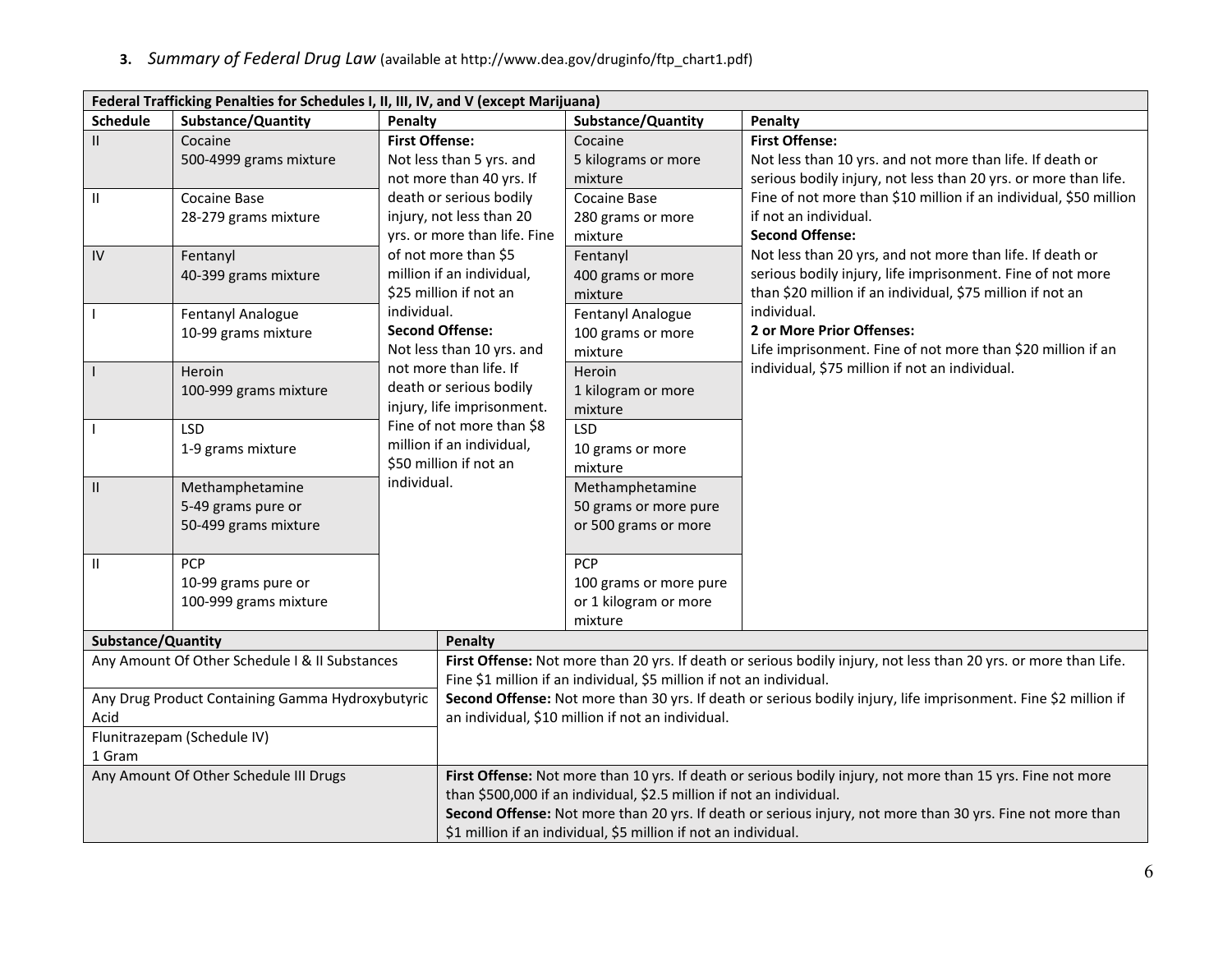| Any Amount Of All Other Schedule IV Drugs (other | First Offense: Not more than 5 yrs. Fine not more than \$250,000 if an individual, \$1 million if not an       |
|--------------------------------------------------|----------------------------------------------------------------------------------------------------------------|
| than one gram or more of Flunitrazepam)          | individual.                                                                                                    |
|                                                  | Second Offense: Not more than 10 yrs. Fine not more than \$500,000 if an individual, \$2 million if other than |
|                                                  | an individual.                                                                                                 |
|                                                  |                                                                                                                |
|                                                  |                                                                                                                |
|                                                  |                                                                                                                |

## **Health Risks**

# [https://www.cdc.gov/alcohol/fact-sheets/alcohol-use.htm,](https://www.cdc.gov/alcohol/fact-sheets/alcohol-use.htm)<https://www.cdc.gov/marijuana/health-effects.html>

| Alcohol   | Short term: Injuries, such as motor vehicle crashes, falls, drownings, and burns; Violence, including homicide, suicide, sexual<br>assault, and intimate partner violence; Alcohol poisoning, a medical emergency that results from high blood alcohol levels; Risky<br>sexual behaviors, including unprotected sex or sex with multiple partners. These behaviors can result in unintended pregnancy or<br>sexually transmitted diseases, including HIV; Miscarriage and stillbirth or fetal alcohol spectrum disorders (FASDs) among pregnant<br>women |
|-----------|----------------------------------------------------------------------------------------------------------------------------------------------------------------------------------------------------------------------------------------------------------------------------------------------------------------------------------------------------------------------------------------------------------------------------------------------------------------------------------------------------------------------------------------------------------|
|           | Long term: High blood pressure, heart disease, stroke, liver disease, and digestive problems; Cancer of the breast, mouth, throat,<br>esophagus, liver, and colon; Learning and memory problems, including dementia and poor school performance; Mental health<br>problems, including depression and anxiety; Social problems, including lost productivity, family problems, and unemployment;<br>Alcohol dependence, or alcoholism                                                                                                                      |
| Marijuana | Short term: Problems with attention, memory, and learning, which can affect relationships and mood; Increased heart rate;<br>Increase risk of bronchitis, cough and lung infections; Disorientation, unpleasant thoughts or feelings, anxiety, paranoia<br>Long term: Permanent problems with memory and learning; Increased risk of stroke and heart disease; Damage lung tissue and<br>cause scarring; Temporary psychosis (not knowing what is real, hallucinations, and paranoia), schizophrenia, depression, anxiety,<br>suicide                    |